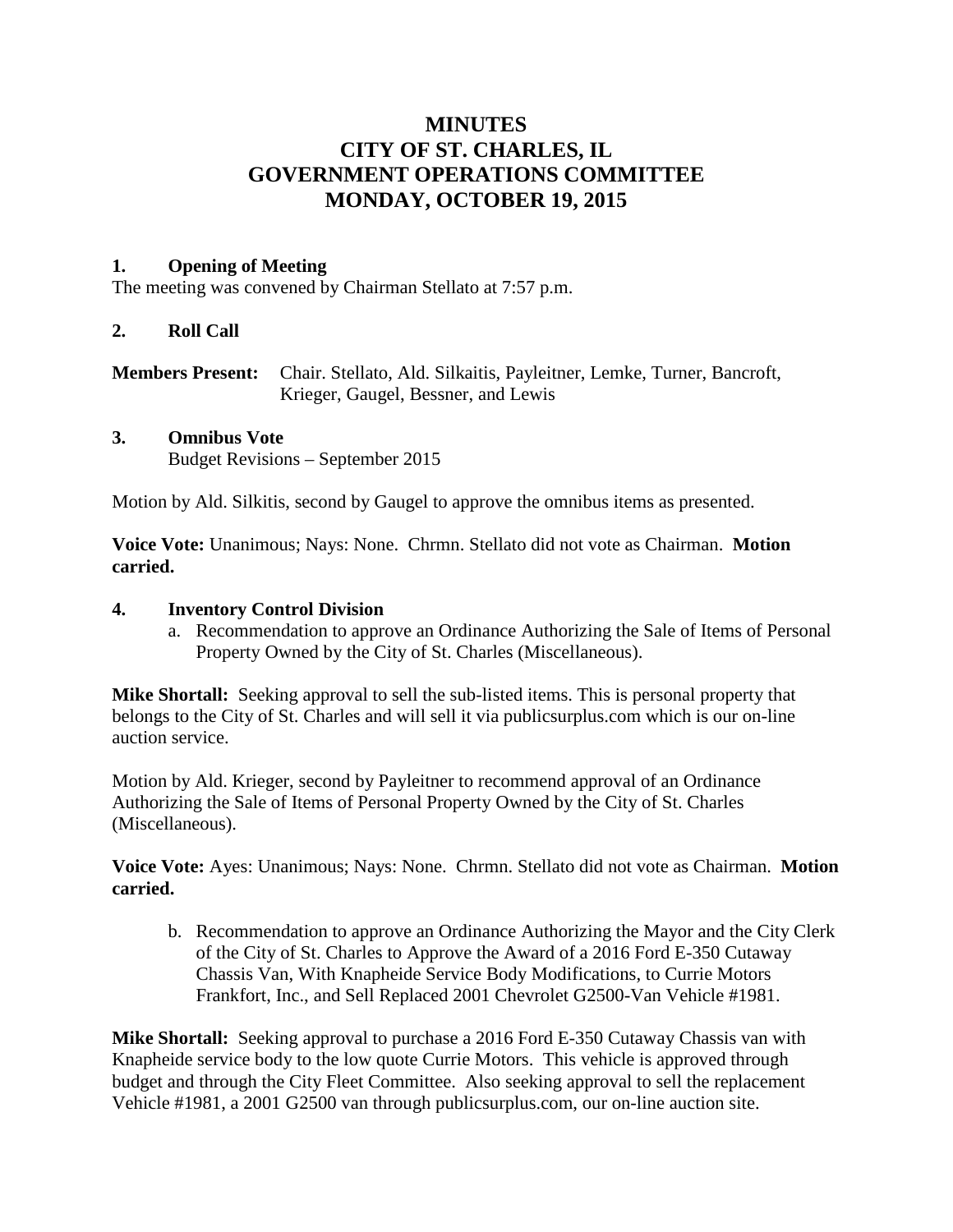Government Operations Committee October 19, 2015  $2 | P \text{ a } g \text{ e}$ 

Motion by Ald. Turner, second by Bancroft to recommend approval of an Ordinance Authorizing the Mayor and the City Clerk of the City of St. Charles to Approve the Award of a 2016 Ford E-350 Cutaway Chassis Van, With Knapheide Service Body Modifications, to Currie Motors Frankfort, Inc., and Sell Replaced 2001 Chevrolet G2500-Van Vehicle #1981.

**Voice Vote:** Ayes: Unanimous; Nays: None. Chrmn. Stellato did not vote as Chairman. **Motion carried.**

c. Recommendation to approve an Ordinance Authorizing the Mayor and the City Clerk of the City of St. Charles to Approve the Award of a 2016 Chevrolet Tahoe to Don McCue Chevrolet and Approve Selling Replaced 2004 Ford Expedition Vehicle #1805.

**Mike Shortall:** On September 9, 2015 I presented a request to purchase a 2016 Chevy Tahoe from the low bidder Currie Motors. Unfortunately the agreement that I had used expired. I remove that request for approval and reordered this vehicle. Therefore I am now seeking approval to purchase a 2016 Chevy Tahoe from low bidder and local bidder Don McCue Chevrolet who has offered a \$5,200 municipal discount. This vehicle has passed budget and the Fleet Committee and I'm also seeking approval to sell Vehicle #1805, a 2004 Ford Expedition via publicsurplus.com.

Motion by Ald. Gaugel, second by Silkaitis to recommend approval of an Ordinance Authorizing the Mayor and the City Clerk of the City of St. Charles to Approve the Award of a 2016 Chevrolet Tahoe to Don McCue Chevrolet and Approve Selling Replaced 2004 Ford Expedition Vehicle #1805.

**Voice Vote:** Ayes: Unanimous; Nays: None. Chrmn. Stellato did not vote as Chairman. **Motion carried.**

## *Ald. Silkaitis recused himself from this item.*

d. Recommendation to approve an Ordinance Authorizing the Mayor and the City Clerk of the City of St. Charles to Approve the Award of a 2016 Ford 150 Transit 8 Passenger Van to Zimmerman Ford and Sell Replaced 2004 GMC Savana Cargo Van Vehicle #1806.

**Mike Shortall:** On behalf of the St. Charles Police Department, I am seeking approval to purchase a 2016 Ford Transit Passenger van from the low quote and local vendor Zimmerman Ford. This quote was approved through budget and through the City Fleet Committee. I'm also seeking approval to sell its replacement Vehicle #1806 a 2014 GMC van through publicsurplus.com.

Motion by Ald. Bessner, second by Lemke to recommend approval of an Ordinance Authorizing the Mayor and the City Clerk of the City of St. Charles to Approve the Award of a 2016 Ford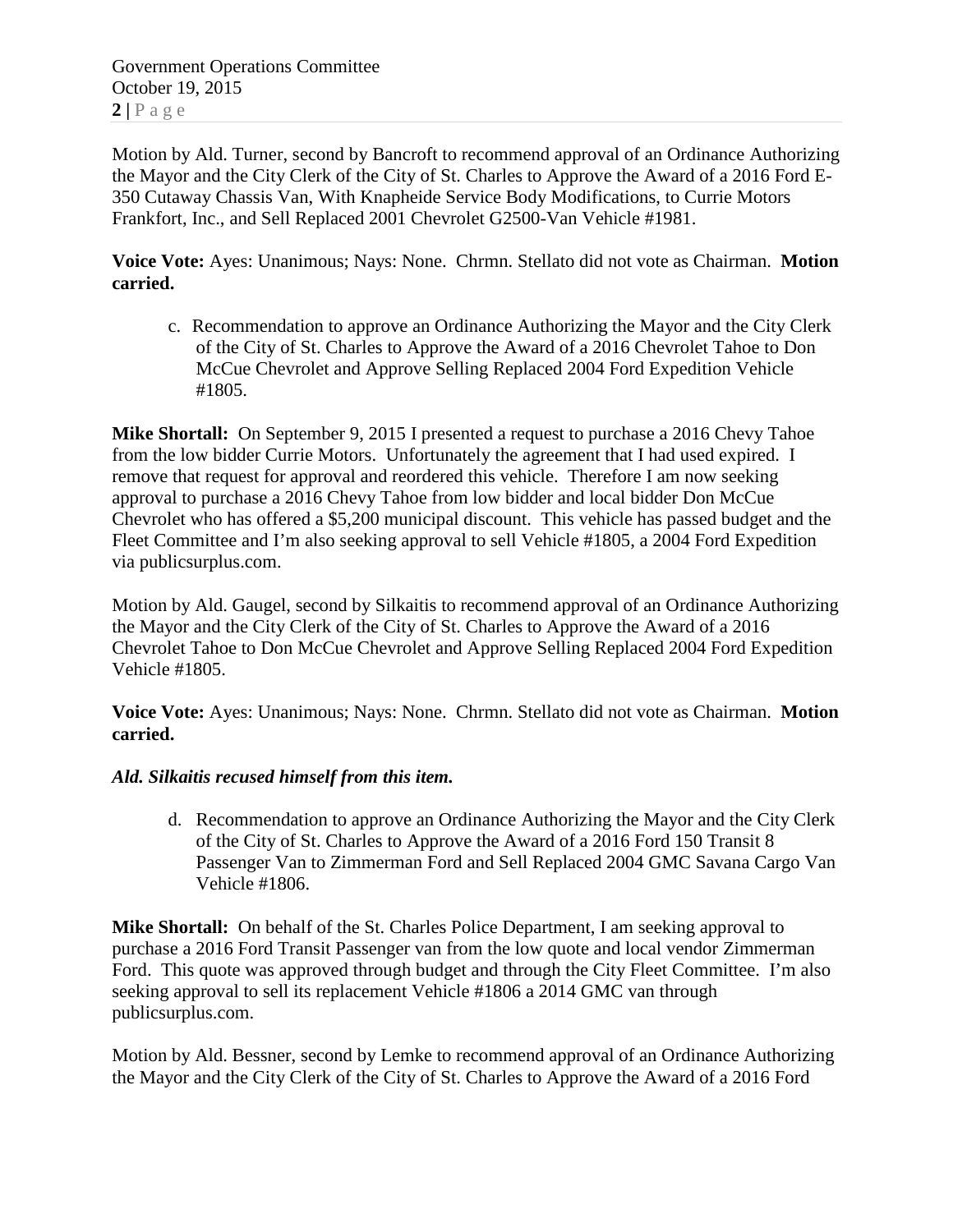Government Operations Committee October 19, 2015  $3 | P \text{ a ge}$ 

150 Transit 8 Passenger Van to Zimmerman Ford and Sell Replaced 2004 GMC Savana Cargo Van Vehicle #1806.

**Roll Call:** Ayes: Bancroft, Krieger, Gaugel, Bessner, Lewis, Payleitner, Lemke, Turner; Nays: None. Chrmn. Stellato did not vote as Chairman. **Motion carried**.

## *Ald. Silkaitis recused himself from this item.*

e. Recommendation to approve an Ordinance Authorizing the Mayor and the City Clerk of the City of St. Charles to Approve the Award of a 2016 Ford F-550 Cab, With Monroe Truck Equipment ZEE Body Modifications, to Zimmerman Ford and Sell Replaced 2003 Ford F-550-4X4 Vehicle #1716.

**Mike Shortall:** On behalf of the Public Services Department I am seeking approval to purchase a 2016 Ford F-550 with a Monroe 9-foot dump body, plow and spreader with a low quote from a local vendor Zimmerman Ford and Monroe Truck Equipment. This vehicle was approved through budget and City Fleet Committee. I'm also seeking approval to replacement Vehicle #1716 a 2004 Ford F-550 at publicsurplus.com.

Motion by Ald. Bancroft, second by Krieger to recommend approval of an Ordinance Authorizing the Mayor and the City Clerk of the City of St. Charles to Approve the Award of a 2016 Ford F550 Cab, With Monroe Truck Equipment ZEE Body Modifications, to Zimmerman Ford and Sell Replaced 2003 Ford F-550-4X4 Vehicle #1716.

**Roll Call:** Ayes: Bancroft, Krieger, Gaugel, Bessner, Lewis, Payleitner, Lemke, Turner; Nays: None. Chrmn. Stellato did not vote as Chairman. **Motion carried**.

#### *Ald. Silkaitis recused himself from this item.*

f. Recommendation to approve an Ordinance Authorizing the Mayor and the City Clerk of the City of St. Charles to Approve the Award of a 2016 Ford F-350 Chassis, with Sauber Platform Modification, to Zimmerman Ford and Sauber Mfg. and Sell Replaced 2003 Ford F-350 Vehicle #1858.

**Mike Shortall:** On behalf of the Public Services Department, I'm seeking approval to purchase a 2016 Ford F-350 chassis from a local vendor Zimmerman Ford and body platform from a local base company Sauber Manufacturing. This vehicle was approved through budget and also by the City Fleet Committee. I'm also seeking approval to sell the replacement Vehicle #1858 a 2003 Ford F-350 via publicsurplus.com.

Motion by Ald. Gaugel, second by Bessner to recommend approval of an Ordinance Authorizing the Mayor and the City Clerk of the City of St. Charles to Approve the Award of a 2016 Ford F-350 Chassis, with Sauber Platform Modification, to Zimmerman Ford and Sauber Mfg. and Sell Replaced 2003 Ford F-350 Vehicle #1858.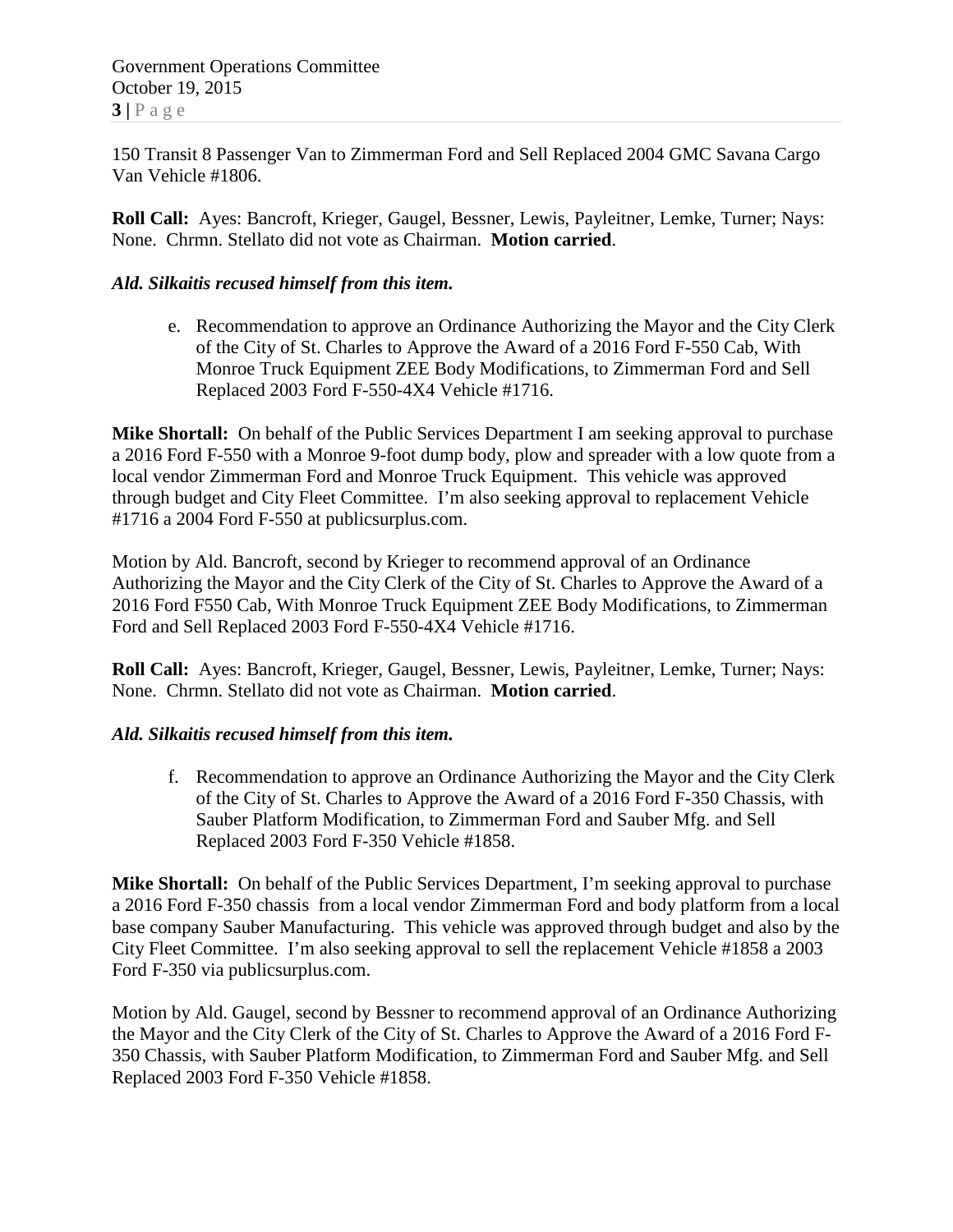Government Operations Committee October 19, 2015 **4 |** Page

**Roll Call:** Ayes: Bancroft, Krieger, Gaugel, Bessner, Lewis, Payleitner, Lemke, Turner; Nays: None. Chrmn. Stellato did not vote as Chairman. **Motion carried**.

### **5. Finance Department**

a. Recommendation to approve a Resolution Authorizing the Finance Director to Execute the Risk Insurance Program Renewal for the Year Beginning December 1, 2015.

**Chris Minick:** We are seeking authorization for the Finance Director to execute the Risk Insurance Renewal for coverage year beginning December 1, 2015. A brief refresher, the Risk Control packet for the City consists of liability insurance, property, and worker's compensation stop/lost coverages. As the Committee will recall that in 2014 we entered into a 3-year agreement with Assurance Agency of Schaumburg to be our new risk insurance broker and consultant. Over the last 12 months, the insurance agency has spent that time in getting know the City, it's operations, and it's exposures that we face so that they can place coverages appropriately. As a result of those efforts expended over the last year, they were able to aggressively market the liability package and as a result of those marketing efforts, we received three quotes with Traveler's Insurance being the lowest at a cost of \$270,620. That price represents some substantial savings – approximately \$99K of savings as compared to the 2014 liability renewal. Being able to achieve that level of savings, we were still able to maintain our deductibles at the current limits and, in fact, our coverage limits are the same and we have slightly better coverage in one area of the Auto policy.

The auto deductibles are decreasing from \$25K down to \$10K all included in that Traveler's quote. In terms of the Umbrella policy and Excess Liability Policy, that limit is unchanged at \$20M and in order to achieve this level of savings it will require a change to Traveler's from our current incumbent ICRMT (Illinois County Risk Management Trust). Traveler's has a substantial presence in the public entity market place. Assurance has placed coverage with Traveler's for other municipalities without major issues or concern. Staff has met with Traveler's reps out of the Naperville office who would service the City's account and we are comfortable with the change.

In addition to the meetings that the staff requested with Traveler's representatives, Traveler's also requested some meetings with our representatives, primarily our major operating departments of Police, Fire, and Public Works. They wanted to become familiar with our lost control efforts. Based on these meetings and our departments' emphasis on Safety and Lost Control Programs, they were then able to aggressively price the liability package. Personally I would like to thank all of the fellow department directors, particularly Pete Suhr, Chief Schelstreet, and Chief Keegan and their staffs for the efforts that they expended with Traveler's Insurance. The savings received, we got great feedback both from Assurance and Travelers, because of the Lost Control programs they have in place, that's one of the reasons we were able to achieve this good pricing.

In terms of the Worker's Compensation and Property Insurance, we will be remaining with our incumbent carriers. Safety National is our current compensation carrier and Chubb Insurance